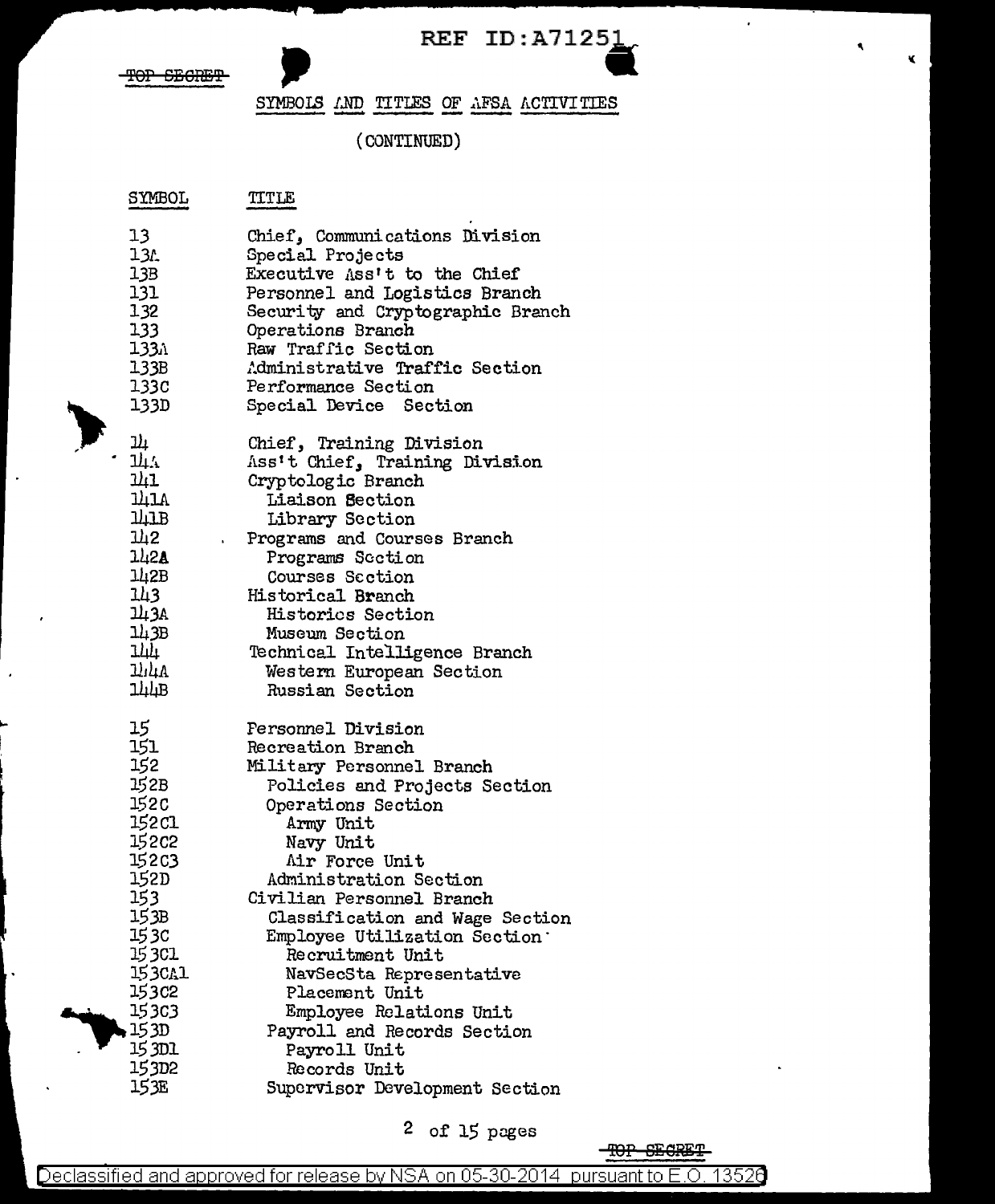<del>SRCÚRITY</del>

SYMBOLS AND TITLES OF AFSA ACTIVITIES

<del>INFORM.</del>

 $251$ 

COPY NO.

(12

 $\overline{OOT}$ 

| SYMBOL                                                                                  | TITLE                                                                                                                                                                                                                                                                                                |
|-----------------------------------------------------------------------------------------|------------------------------------------------------------------------------------------------------------------------------------------------------------------------------------------------------------------------------------------------------------------------------------------------------|
| OO.                                                                                     | Director, AFSA                                                                                                                                                                                                                                                                                       |
| 00S                                                                                     | Ass't to the Director                                                                                                                                                                                                                                                                                |
| OOA.                                                                                    | Chief of Staff                                                                                                                                                                                                                                                                                       |
| DC/S                                                                                    | Deputy Chief of Staff for Field Support                                                                                                                                                                                                                                                              |
| OOB DOOR                                                                                | Deputy Director, Navy                                                                                                                                                                                                                                                                                |
| 00C                                                                                     | Deputy Director, Air Force                                                                                                                                                                                                                                                                           |
| <b>OOF</b>                                                                              | Comptroller                                                                                                                                                                                                                                                                                          |
| OOFA.                                                                                   | Ass't Comptroller                                                                                                                                                                                                                                                                                    |
| <b>OOFOL</b>                                                                            | Administrative Group                                                                                                                                                                                                                                                                                 |
| <b>OOFO2</b>                                                                            | Internal Audit Group                                                                                                                                                                                                                                                                                 |
| OOF1.                                                                                   | Head, Management Branch                                                                                                                                                                                                                                                                              |
| 00F1.                                                                                   | Ass't Head, Management Branch                                                                                                                                                                                                                                                                        |
| OOFIOL                                                                                  | Secretariat for Awards Committee                                                                                                                                                                                                                                                                     |
| OOF1B                                                                                   | Methods Section                                                                                                                                                                                                                                                                                      |
| <b>OOFIC</b>                                                                            | Statistical Section                                                                                                                                                                                                                                                                                  |
| OOF1D                                                                                   | Personnel Distribution Section                                                                                                                                                                                                                                                                       |
| OOFIE -                                                                                 | <b>Evaluation Section</b>                                                                                                                                                                                                                                                                            |
| <b>OOF2</b>                                                                             | Head, Budget and Fiscal Branch                                                                                                                                                                                                                                                                       |
| OOF2A                                                                                   | Ass't Head, Budget and Fiscal Branch                                                                                                                                                                                                                                                                 |
| OOF2B                                                                                   | Budget and Funding Section                                                                                                                                                                                                                                                                           |
| OOF2C                                                                                   | <b>Fiscal Section</b>                                                                                                                                                                                                                                                                                |
| OOF2Cl                                                                                  | <b>Fiscal Accounting Unit</b>                                                                                                                                                                                                                                                                        |
| <b>OOF2C2</b>                                                                           | Payrent Unit                                                                                                                                                                                                                                                                                         |
| OOT                                                                                     | $Con$ sultant $\cdot$                                                                                                                                                                                                                                                                                |
| $00Y$ .                                                                                 | Inspector                                                                                                                                                                                                                                                                                            |
| 11                                                                                      | Adjutant General                                                                                                                                                                                                                                                                                     |
| 111                                                                                     | Mail and Distribution Branch                                                                                                                                                                                                                                                                         |
| 112                                                                                     | Publications and Reproduction Branch                                                                                                                                                                                                                                                                 |
| 113                                                                                     | Records Branch                                                                                                                                                                                                                                                                                       |
| 114                                                                                     | Operations Branch                                                                                                                                                                                                                                                                                    |
| 12<br>۰<br>12i<br>12B<br>12T<br>12T1<br>1201<br>1202<br>121<br>122<br>123<br><u>124</u> | Chief, Plans and Policy Division<br>Assistant Chief<br>Executive Officer<br>Technical Consultant to the Chief<br>Ass't Technical Consultant to the Chief<br>Administrative Group<br>Pentagon Liaison Group<br>War Plans Branch<br>Current Operations Branch<br>Secretariat Branch<br>Programs Branch |

1 of 15 pages

TOP SECRET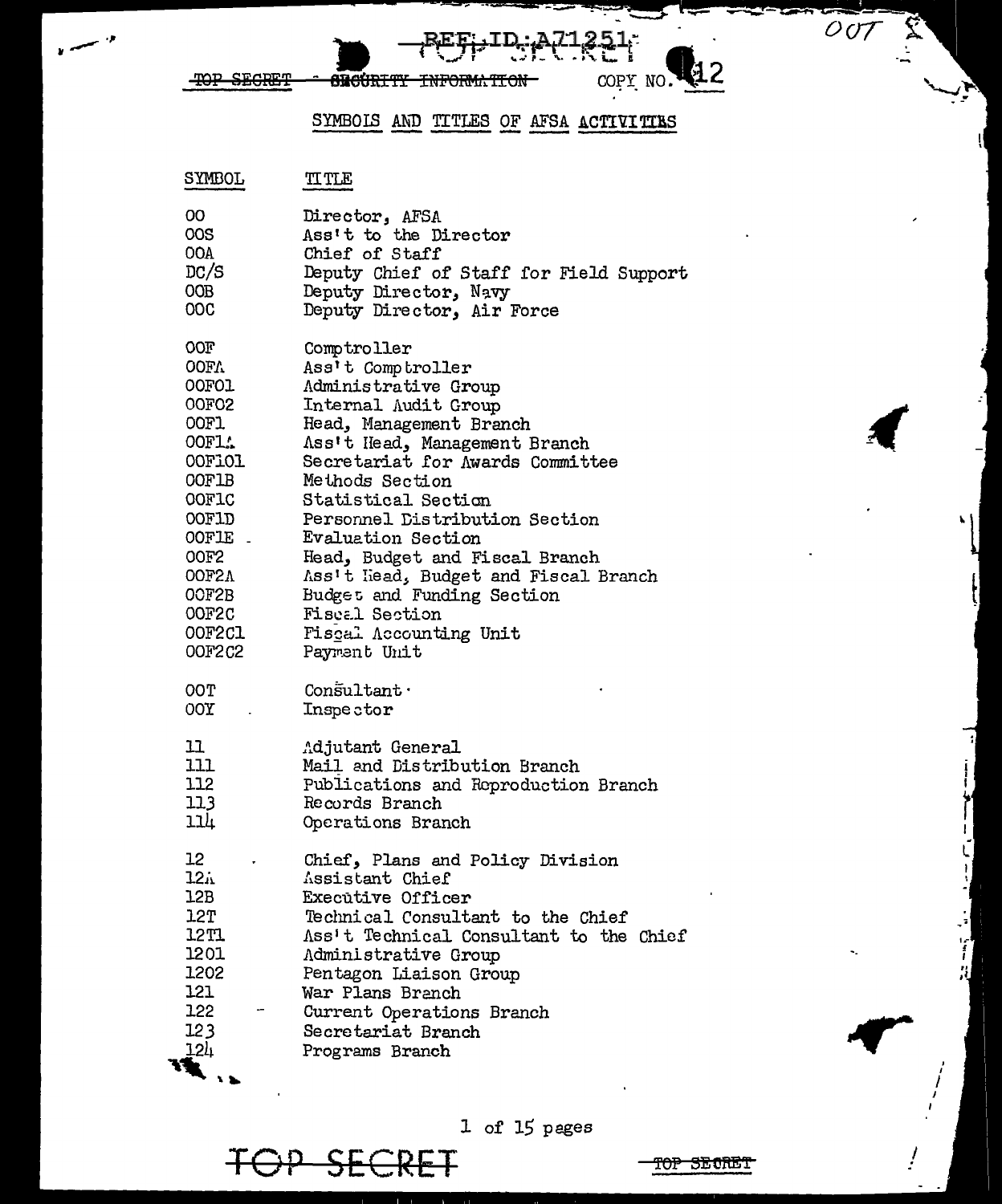$\cdot$ 

 $\Delta \sim 10^{-11}$ 

TOP SECRET

# SYMBOLS AND TITLES OF AFSA ACTIVITIES

#### $\left(\text{CONTINUED}\right)$  $\epsilon$

| SYMBOL | TT TLE |
|--------|--------|
|--------|--------|

| 02         | Chief, Office of Operations               |
|------------|-------------------------------------------|
| <b>02V</b> | Chief of Administration                   |
| 02A1       | Ass't Chief of Administration             |
| O2B        | Ass't Chief, Office of Operations         |
| <b>02C</b> | Chief of Collection                       |
| 02D        | Chief of Processing                       |
| O2E        | Chief of Exploitation                     |
| 02L        | Technical Liaison                         |
| 02P        | Ass't for Plans, Office of Operations     |
| 02 T       | Technical Director                        |
| 02 TI      | Ass't Technical Director                  |
| 02X        |                                           |
|            | Special Liaison                           |
| 02X        | Traffic Analysis                          |
| 201        | Head, Administrative Group                |
| 2011       | Ass't Head, Administrative Group          |
| 201H       | Security                                  |
| 201L       | Logistics                                 |
| 201P       | Personnel                                 |
| 201S       | Secretariat and Historian                 |
| 201T       | Training                                  |
|            |                                           |
| 202        | Head, Planning and Management Group       |
| 202Y       | Ass't Head, Planning and Management Group |
| 202B       | Planning                                  |
| 202E       | Equipment Procurement                     |
| 202F       | Budget, Fiscal and Cost Accounting        |
| 202M       | Management Control                        |
| 202S       | Secretariat                               |
|            |                                           |
| 203        | Laboratory Services Group                 |
| 2031       | Administrative Assistant                  |
| 203B       | Ass't Head                                |
| 203D       | Visual Aids                               |
| 203F       | Photo Lab                                 |
| 203L       | Document Lab                              |
| 203M       | Microfilming                              |
| 203P       | Mechanical Processing                     |
| 203R       | Reproduction                              |
| 203S       | Secretariat                               |
| 203T       | Technical Advisor                         |
| 203X       | Non-Intercept                             |
|            |                                           |
|            |                                           |

 $4$  of 15 pages

TOP SECRET

AS.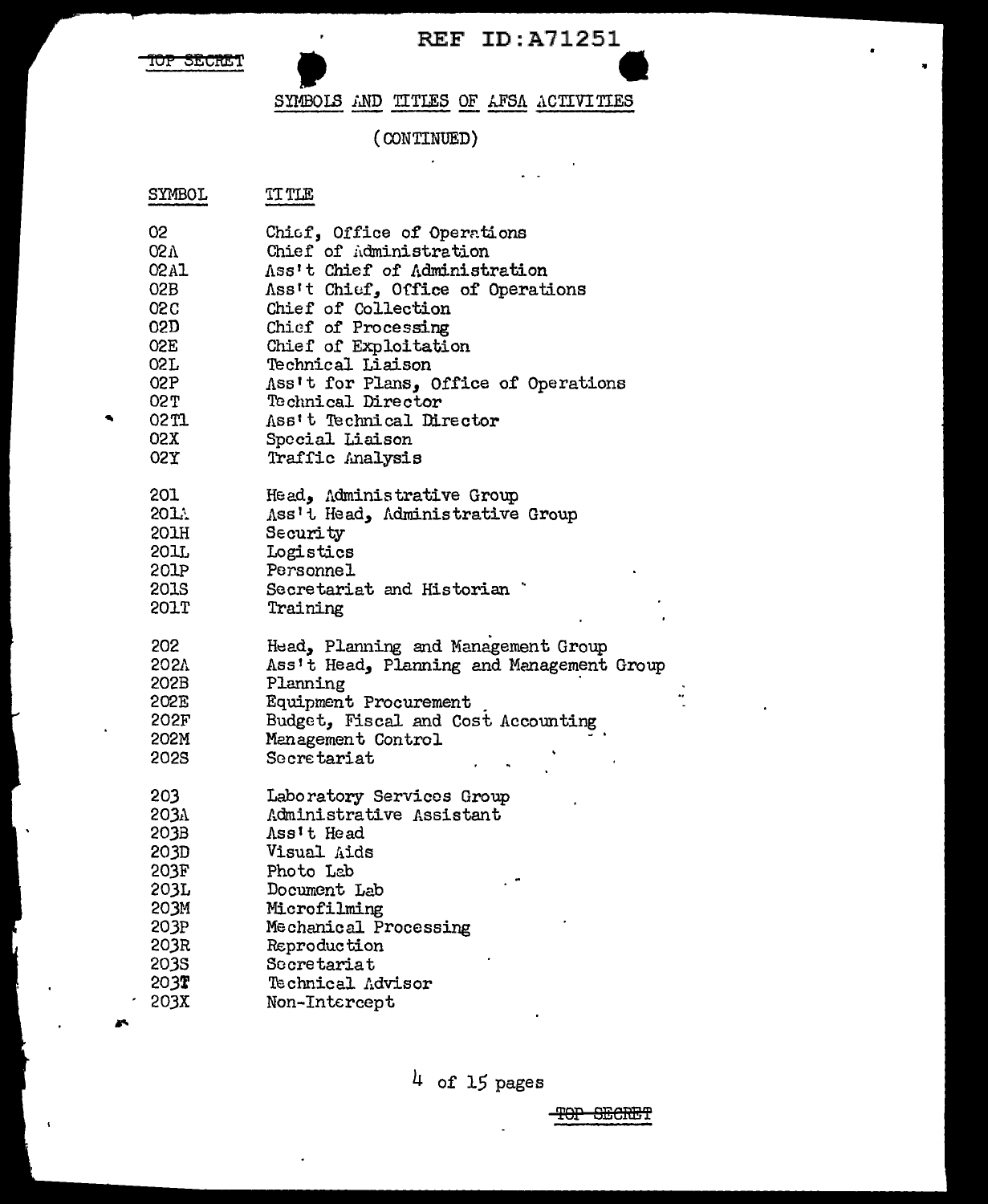# SYMBOLS AND TITLES OF AFSA ACTIVITIES

REF ID:A71251<br>OF SLUKET

# $(CONTINUED)$

| SYMBOL                                                                                                           | TITLE                                                                                                                                                                                                                                                                                                                                                                                                                                                     |
|------------------------------------------------------------------------------------------------------------------|-----------------------------------------------------------------------------------------------------------------------------------------------------------------------------------------------------------------------------------------------------------------------------------------------------------------------------------------------------------------------------------------------------------------------------------------------------------|
| 16                                                                                                               | Security Control Division                                                                                                                                                                                                                                                                                                                                                                                                                                 |
| 161                                                                                                              | Physical Security Branch                                                                                                                                                                                                                                                                                                                                                                                                                                  |
| 161B                                                                                                             | Physical Security Section (AHS)                                                                                                                                                                                                                                                                                                                                                                                                                           |
| 161 <sub>C</sub>                                                                                                 | Physical Security Section (NavSecSta)                                                                                                                                                                                                                                                                                                                                                                                                                     |
| 162                                                                                                              | Personnel Security Branch                                                                                                                                                                                                                                                                                                                                                                                                                                 |
| 162B                                                                                                             | Civilian Personnel Section                                                                                                                                                                                                                                                                                                                                                                                                                                |
| 162c                                                                                                             | Military Personnel Section                                                                                                                                                                                                                                                                                                                                                                                                                                |
| 163.                                                                                                             | Personnel Interview Branch                                                                                                                                                                                                                                                                                                                                                                                                                                |
| 17                                                                                                               | Chief, Logistics Division                                                                                                                                                                                                                                                                                                                                                                                                                                 |
| 174                                                                                                              | Ass't Chief, Logistics Division                                                                                                                                                                                                                                                                                                                                                                                                                           |
| 17 A 1                                                                                                           | Requirements and Distribution Officer                                                                                                                                                                                                                                                                                                                                                                                                                     |
| 17.2                                                                                                             | Special Projects Officer                                                                                                                                                                                                                                                                                                                                                                                                                                  |
| 17.3                                                                                                             | Administrative Officer                                                                                                                                                                                                                                                                                                                                                                                                                                    |
| 171                                                                                                              | Supply Branch                                                                                                                                                                                                                                                                                                                                                                                                                                             |
| 171B                                                                                                             | Stock Control Section                                                                                                                                                                                                                                                                                                                                                                                                                                     |
| 171B1                                                                                                            | Accounting Unit                                                                                                                                                                                                                                                                                                                                                                                                                                           |
| 171B2                                                                                                            | Procurement Unit                                                                                                                                                                                                                                                                                                                                                                                                                                          |
| 171c                                                                                                             | Administration Control and Special Accounts                                                                                                                                                                                                                                                                                                                                                                                                               |
| 17101<br>171C2<br>1710<br>171D1<br>171D2<br>171D3<br>172<br>172B<br>172C<br>173<br>173B<br>173C<br>173D<br>173D1 | Section<br>Administration Control Unit<br>Special Accounts Unit<br>Storage and Issue Section<br>AHS Unit, Storage and Issue Warehouse<br>NavSecSta Unit, Storage and Issue Warehouse<br>Rockville Unit, Storage and Issue Warehouse<br>Production Presurement Branch<br>Current Procurement Section<br>Procurement Planning Section<br>Services Branch<br>Space and Construction Section<br>Transportation Section<br>Facilities Section<br>Scrvices Unit |
| 173D2                                                                                                            | Office Machino Repair Unit                                                                                                                                                                                                                                                                                                                                                                                                                                |
| 173D3                                                                                                            | Furniture Repair Unit                                                                                                                                                                                                                                                                                                                                                                                                                                     |
| MG                                                                                                               | Movement Group                                                                                                                                                                                                                                                                                                                                                                                                                                            |
| <b>SIGPO</b>                                                                                                     | AFSA Procurement Office, OCSigO                                                                                                                                                                                                                                                                                                                                                                                                                           |

 $3$  of 15 pages

OP SECRET

干

<del>TOP SECRET</del>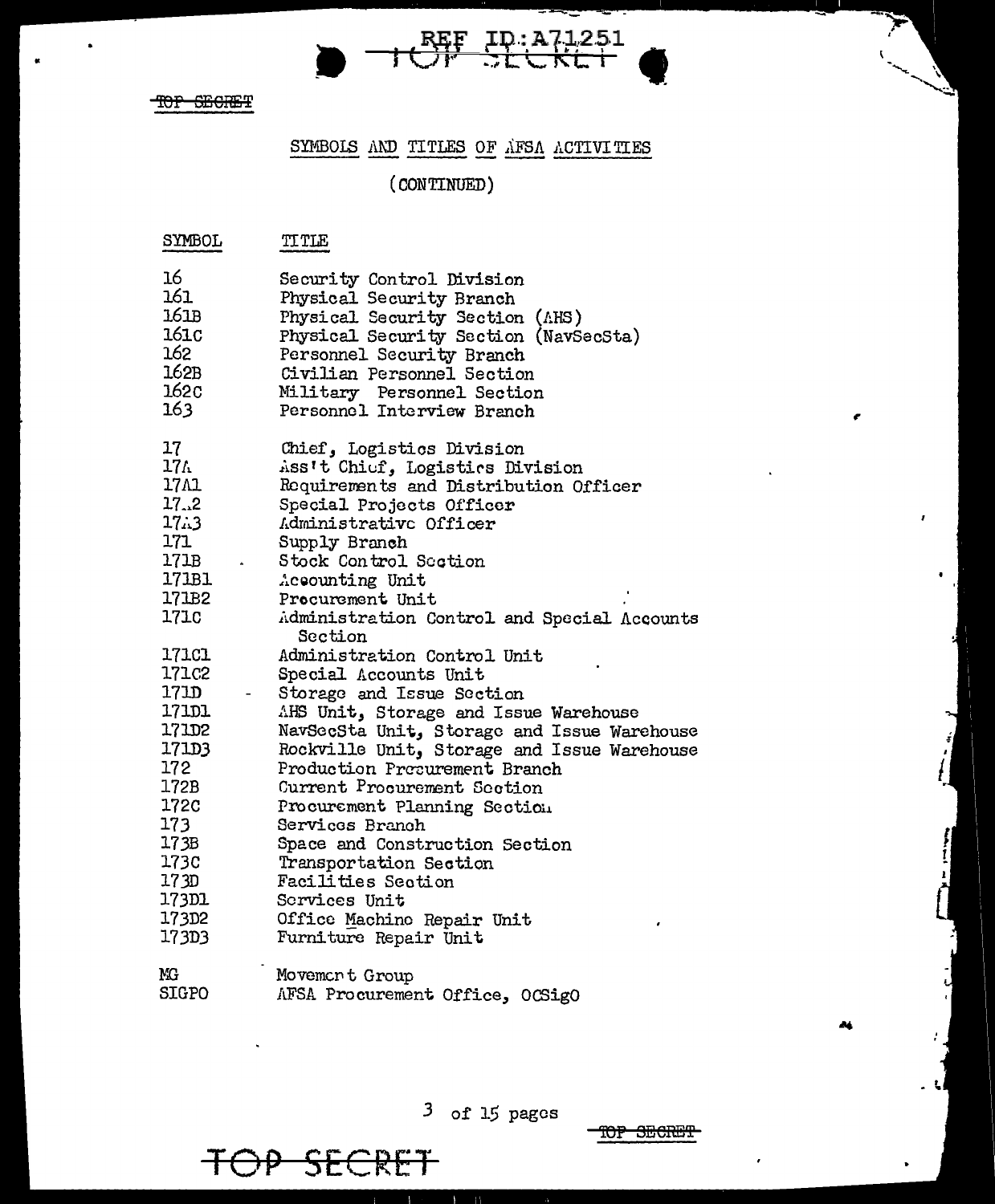

 $\sim 10^{11}$ 

 $\bullet$  .

٠

SYMBOLS AND TITLES OF AFSA ACTIVITIES

(CONTINUED)

 $\ddot{\phantom{a}}$ 

| SYMBOL | TI TLE                                    |
|--------|-------------------------------------------|
| 222    | Chief, Processing Branch (IBM)            |
| 222.N  | Ass't Chief for Administrative Management |
| 222B   | Ass't Chief for Operational Management    |
| 222D   | Index and Decode                          |
| 222F   | Fiscal and Administrative                 |
| 222G   | General Processing                        |
| 222H   | Sled Skate O'Malley                       |
| 222K   | Key Punch                                 |
| 222R   | Special Processing                        |
| 222S   | Secretariat                               |
| 222T   | Ass't Chief for Technical Direction       |
| 223    | Head, Processing Branch (RAM)             |
| 223E   | Ass't Head for Operational Management     |
| 223G   | NavSecSta HF Pulse                        |
| 223H   | AHS HF Pulse                              |
| 223M   | Electro Mcchanical                        |
| 223P   | Photo Electric                            |
| 223S   | Sccretariat                               |
| 224 l  | Chief, Engineering and Management Branch  |
| سا22). | Ass't Chief for Administrative Management |
| 551G   | NavSecSta HF Pulse                        |
| 224H   | AHS HF Pulse                              |
| 224K   | Tabulating                                |
| 224M   | NavSecSta CXCO Electrical                 |
| 224N   | <i>IMS</i> CXCO Electrical                |
| 224P   | Engineering                               |
| 224S   | Secretariat                               |
| 224T   | Ass't Chief for Technical Direction       |
| 23     | Chief, General Processing Division        |
| 23A    | Ass't Chief for Administration            |
| 23B    | Chicf, Western Area                       |
| 23C    | Chief, Eastern Area                       |
| 23D    | Chicf, Asiatic Area                       |
| 23T    | Technical Director                        |
| 230A   | Administration Group                      |
| 230L   | Liaison Group                             |
| 230P   | Planning and Management Group             |
| 230T   | Technical Consultants' Group              |
| 230X   | Special Projects Group                    |
| 231    | Head, Western European and Western        |
|        | Hemisphere, Processing Branch             |
| 231A   | Administrative Assistant                  |
| 231B   | Ass't Head                                |
| 231C   | Latin American Section                    |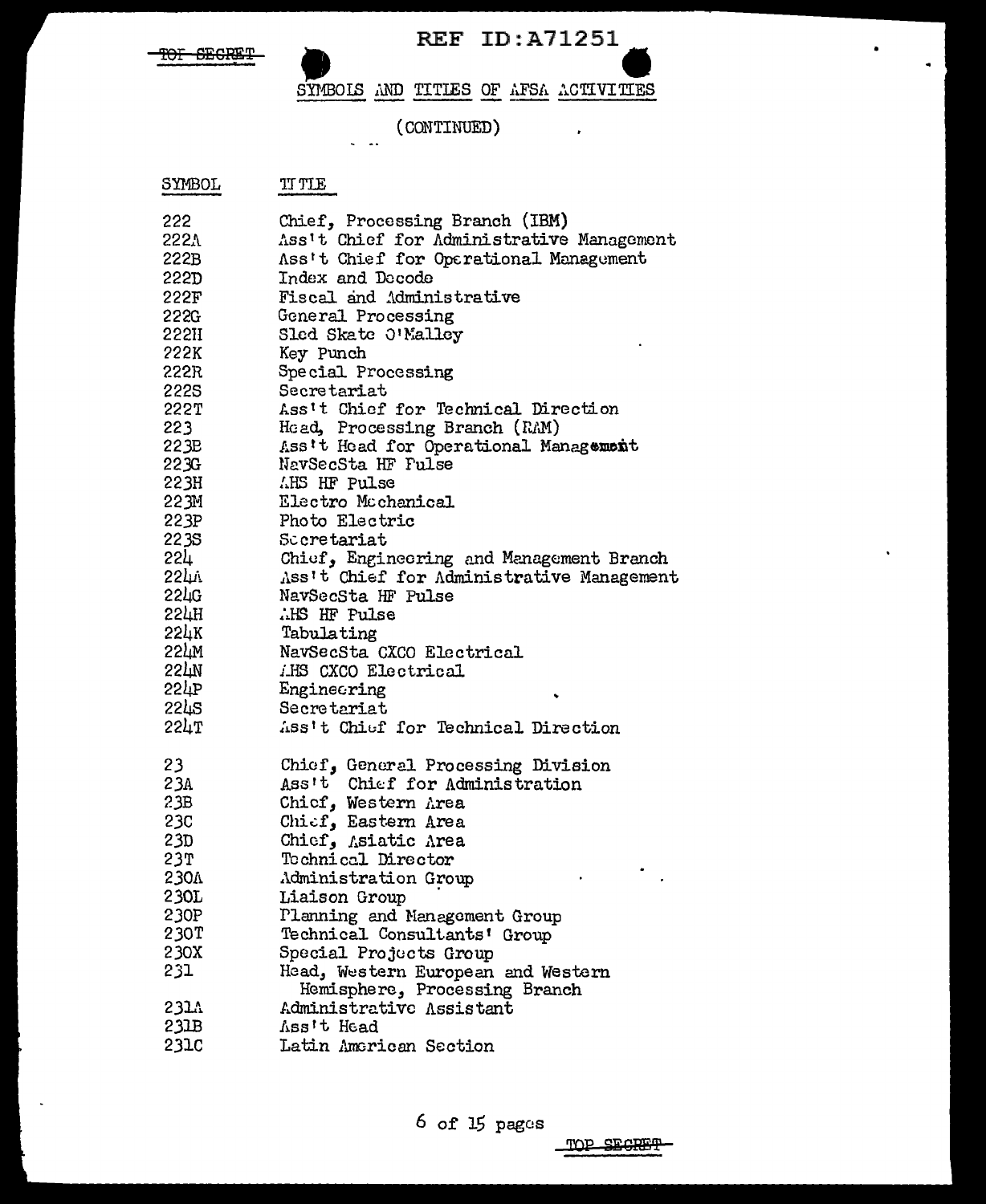

 $\bullet$ 

### SYMBOLS AND TITLES OF AFSA ACTIVITIES

OP SECRET

REF ID:A71251

#### $(CONTINUED)$

र्ने

| SYMBOL      | <b>TITLE</b>                              |
|-------------|-------------------------------------------|
| 206         | Tochnical Consultants' Group              |
| 206 A       | Administration and Technical Library      |
| 206B        | Consultants                               |
| 206P        | Mathematicians' Training Program          |
| 21          | Chief, Traffic Division                   |
| 21.         | Ass't Chief for Administrative Management |
| 21B         | Ass't Chief for Operational Management    |
| 211         | Head, Distribution and Exchange Branch    |
| 211A        | Ass't Head                                |
| 211B        | Ass't Head                                |
| 211L        | <b>Exchange Section</b>                   |
| 211R        | Internal Distribution Section             |
| 211 T       | Ass't Head                                |
| 211T1       | Records and Statistical Group             |
| 213         | Head, Traffic Processing Branch           |
| 213V        | Ass't Head                                |
| 213B        | Ass't Head                                |
| 21.3M       | Tape Scanning and Printing Section        |
| 21.3P       | Processing Section                        |
| 213R        | Identification Section                    |
| 21 3S       | Page Scanning Section                     |
| 213T        | Ass't Head                                |
| 213T1       | Technical Group                           |
| 22          | Chief, Machine Division                   |
| 22.1        | Ass't Chief for Administration            |
| 22B .       | Ass't Chief for Operational Management    |
| 22 T        | Ass't Chief for Technical Direction       |
| 220A        | Planning and Management                   |
| 220C        | Production Control                        |
| 220L        | Logistics                                 |
| 220T        | Technical Consultant                      |
| 221         | Chief, Methods Branch                     |
| 221B        | Ass't Chief for Operational Management    |
| 22IG        | General                                   |
| 22IL        | Romance Languages                         |
| 22111       | Computer                                  |
| 221R        | Russian                                   |
| <b>221S</b> | "Secretariat                              |
| 221Y        | Satellite                                 |

 $5$  of 15 pages

TOP SECRET TOP SE

 $\pmb{\cdot}$ 

ï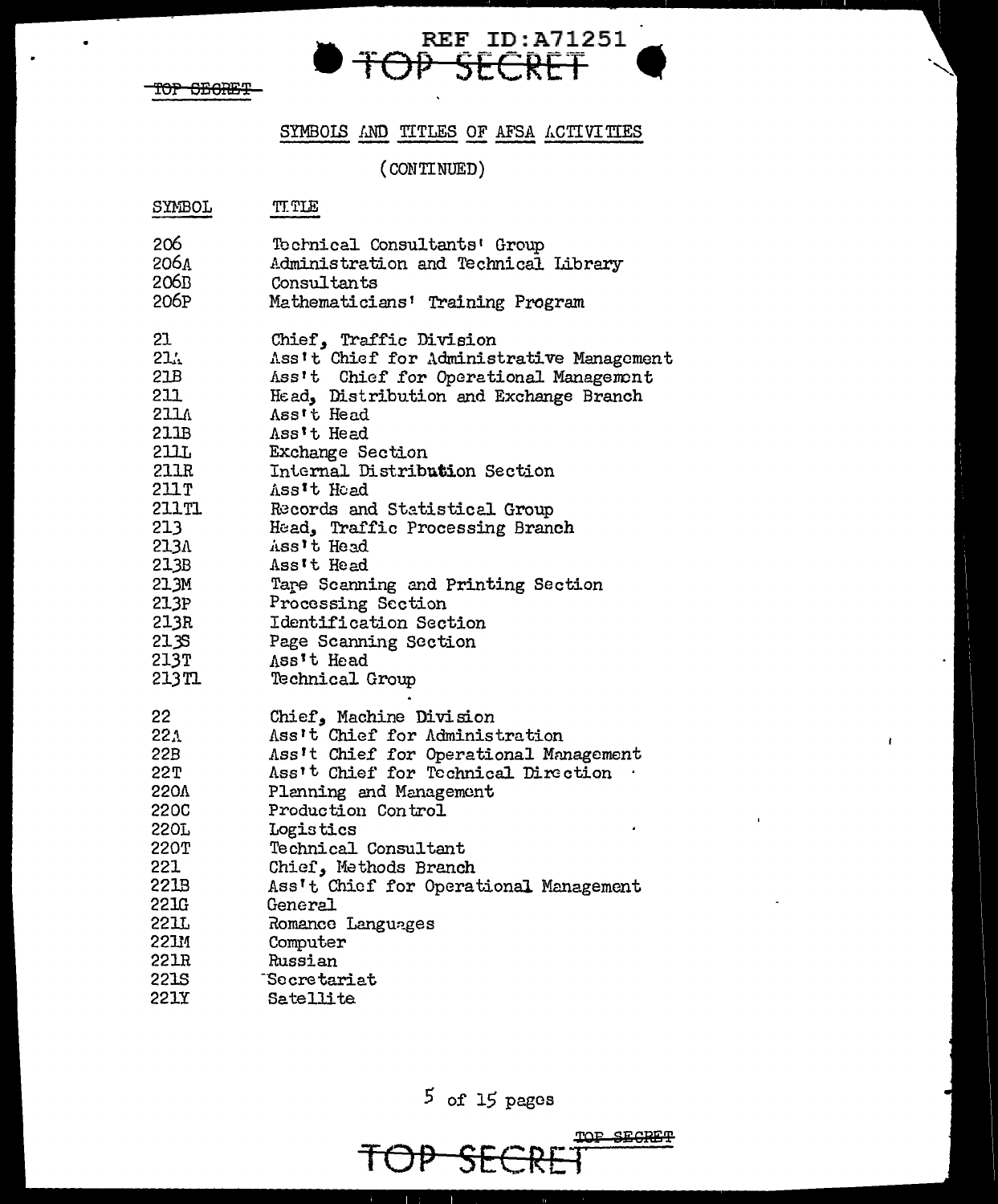**REF-1D:A71251** 

TOP SECRET

SLOOIS AND TITLES OF AFSA ACTIVITY

 $\cdot$  (CONTINUED)  $\cdot$ 

| SYMBOL           | TITLE                                             |
|------------------|---------------------------------------------------|
| 237              | Head, Asiatic Traffic Analysis Branch             |
| 237A             | Administrative Assistant                          |
| 237B             | Ass't Head                                        |
| 237C             | Intercept Control                                 |
| 237D             | RFP, DF, TINA                                     |
| 237F             | Chinese Air Section                               |
| 237G             | Chinese Militery Section                          |
| 237H             | Chinese Naval Section                             |
| 237J -           | <b>Voice Section</b>                              |
| 237K             | Korean Section                                    |
| 237L             | Other Asiatic Section                             |
| 237P             | Processing Section                                |
| 237R             | Research Section                                  |
| 238              | Heed, Other Asiatic Processing Branch             |
| 238A             | Administrative Assistant                          |
| 238B             | Ass't Head                                        |
| 238E             | Southeast Asian Sention                           |
| 238F             | Korean Section                                    |
| 238T             | Consultants                                       |
| 239              | Head, Eastern European Traffic<br>Analysis Branch |
| 239A             | Administrative Assistant                          |
| 239B -           | Lss't Head                                        |
| 239E -           | Bulgarian-Romanian Section                        |
| 239F -           | Czech-Greek Hungarian Section EO 3.3(h)(2)        |
| 239H             | Polish Section                                    |
| 239J             | PL 86-36/50 USC 3605<br>Jugoslav Section          |
| 239K             | Section<br>Albanian-                              |
| 239N             | Inter-Satellite Section                           |
| 239P             | Traffic Processing Section                        |
| 239Q             | Intercept Control                                 |
| 239R             | Reports                                           |
| 239T             | Technical Assistant                               |
| 239U             | Special Studies                                   |
| 24               | Chief, Special Processing Division                |
| 5μv              | Ass't Chief for Administrative Management         |
| 24B              | Ass't Chief for Operational Management            |
| 2կն              | Ass't to Chief for Administration                 |
| 2hT              | Technical Director                                |
| 570V             | Administration                                    |
| 240B             | Flanning                                          |
| 570D             | Documents and Records                             |
| 240T             | Technical Consultants                             |
| 241              | Head, Traffic Branch                              |
| 241 <sub>A</sub> | Ass't to Head for Administration                  |
| 2L1B             | Ass't Head for Operations                         |

 $8$  of 15 pages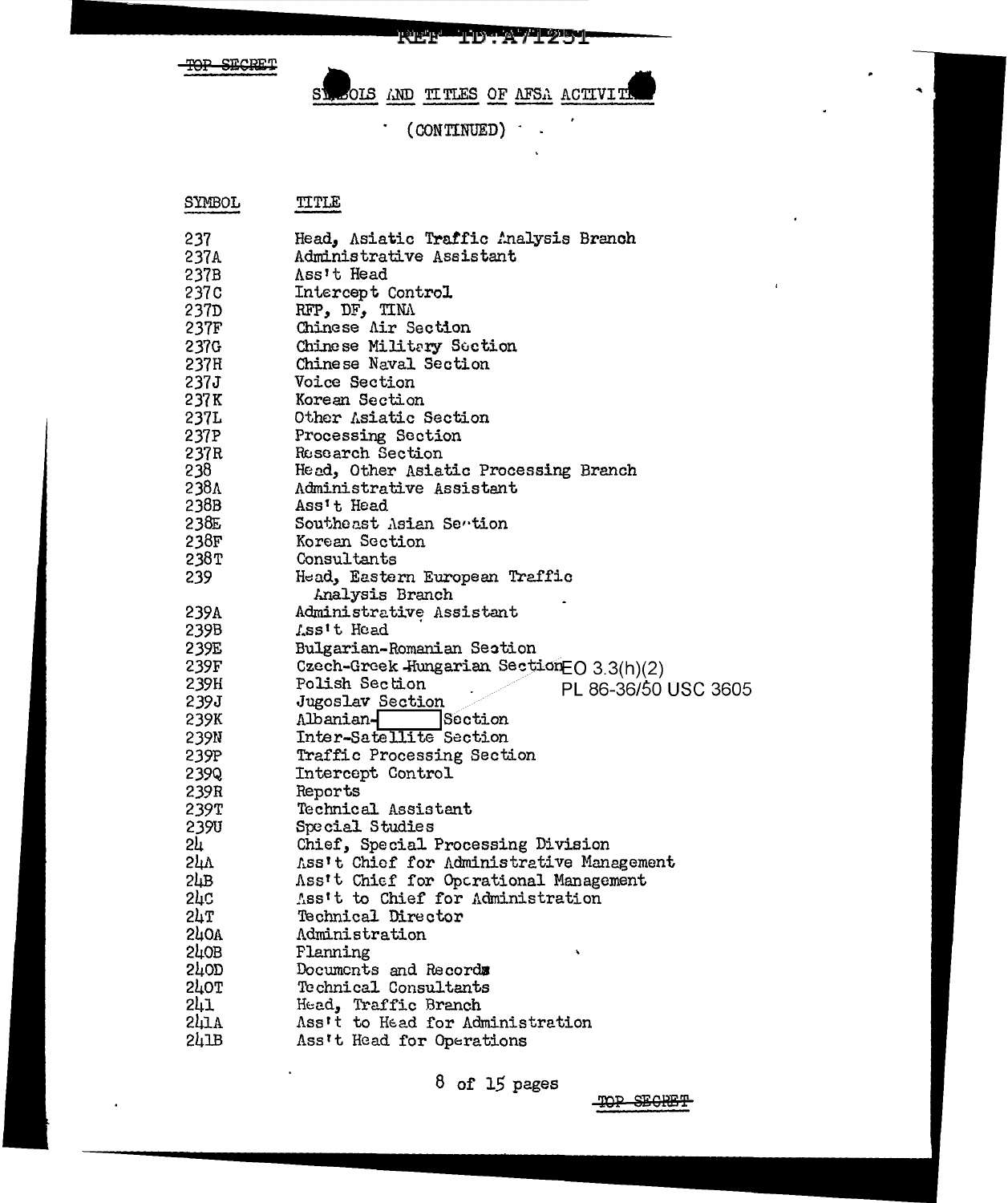REF ID: A71251

SYMBOLS AND TITLES OF AFSA ACTIVITIES

 $(CONTNUED)$ 

| <b>S</b> IWBOT    | JT LTR                                    |
|-------------------|-------------------------------------------|
| 231D              | Section<br>Spanish, Portuguese, [         |
| 23IE              | Swiss, Luxembourg Section                 |
| 231F              | and Hagelin                               |
|                   | Section                                   |
| 231G              | Near East Section                         |
| 231P              | Traffic Processing Section                |
| 232               | Processing Branch<br>Head,                |
| 232 <sub>h</sub>  | Administrative Assistant                  |
| 232B              | Ass't Head                                |
| 232C              | Cryptanalysis Section                     |
| 232D              | Evaluation and Translation Section        |
| 232P              | Traffic Processing Section                |
| $233 -$           | Chief, Eastern European Processing Branch |
| 233A              | Administrative Assistant                  |
| 233B              | Ass't Hoad                                |
| 233E              | Bulgarian Section                         |
| 233F              | EO 3.3(h)(2)<br>Czech Section             |
| 2330              | PL 86-36/50 USC 3605<br>Greek Section     |
| 233H              | Polish Section                            |
| 233J              | Yugoslav Section                          |
| 233K              | Albanian Section                          |
| 233M              | Section<br>Austrian-Hungarian             |
| 233S              | Romanian Section                          |
| 233T              | <b>Technical Staff</b>                    |
| 234               | Head, Chinese Research Branch             |
| 234 <sub>h</sub>  | Administrative Assistant                  |
| 23 <sub>4B</sub>  | Ass't Head<br>EO 3.3(h)(2)                |
| 234C              | Editing<br>PL 86-36/50 USC 3605           |
| 234E              | Diplomatic Section                        |
| 23 <sub>4</sub> F | Unknown Systems Section                   |
| 234G              | Third Field Army Section                  |
| 23 <sub>4</sub> H | Fourth Field Army Section                 |
| 234J              |                                           |
| 234K              |                                           |
| 234T              | Consultants                               |
| 236               | Head, Chinese Exploitation Branch         |
| 236،              | Administrative Assistant                  |
| 236B              | Ass't Head                                |
| 236E              | Air Section                               |
| 236F              | Naval Section                             |
| 236G              | Voice Section                             |
| 236H              | Commercial Section                        |
| 236J              | Foreign Trade Section                     |
| 236K              | Order of Battle Section                   |
| 236T              | Consultant                                |
|                   |                                           |
|                   |                                           |

 $7$  of 15 pages TOP SEGRET TOP  $\frac{1}{2}$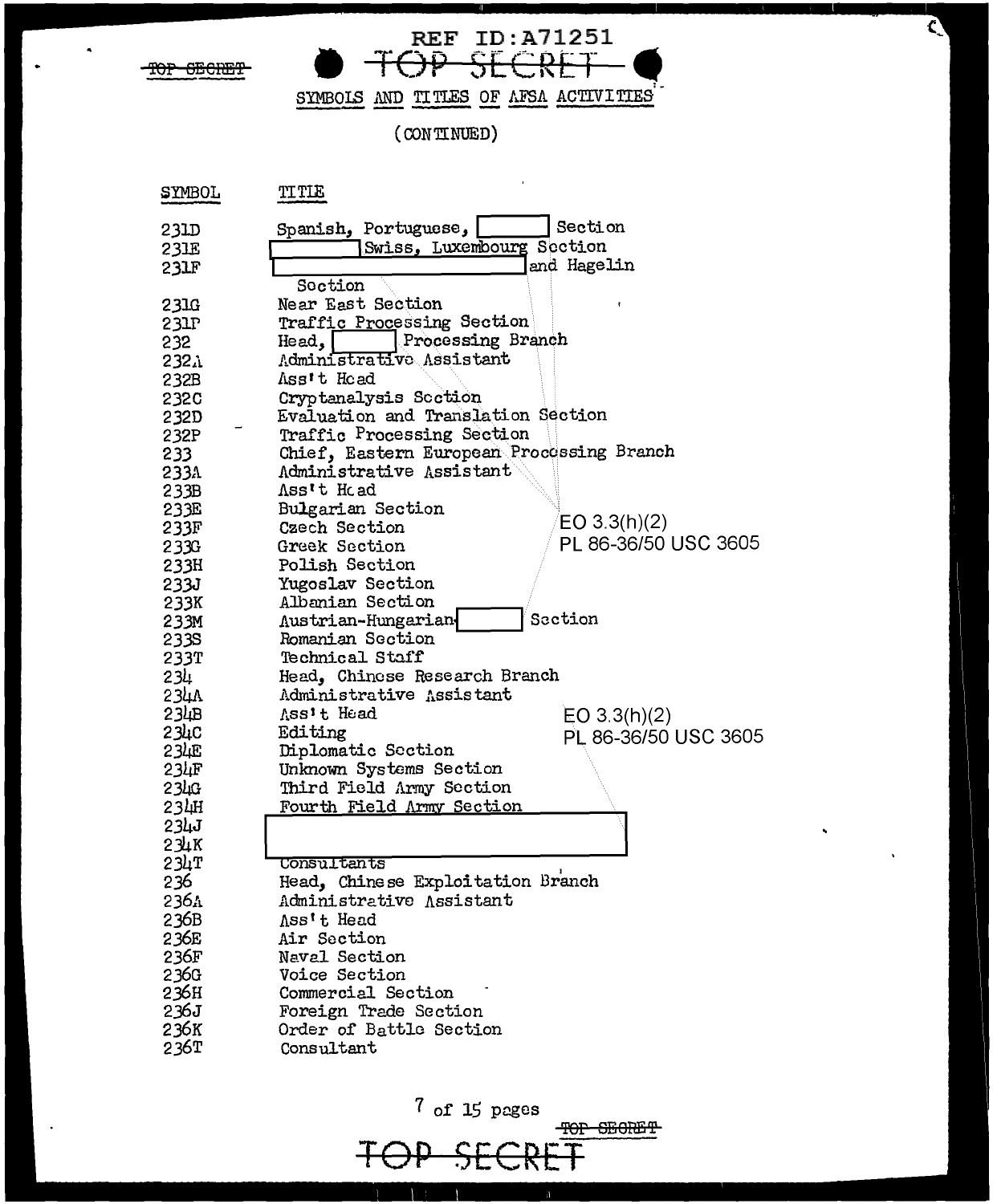$\mathbf{r}$ 

 $\mathbf{1}$ 



 $\bullet$ 

 $\mathbf C$ 

SYMBOLS AND TITLES OF LFSA ACTIVITIES

(CONTINUED)

| SYMBOL                  | TITLE                              |
|-------------------------|------------------------------------|
| 241F                    | Air                                |
| 241G                    | Allo                               |
| 24 I.M                  | Militery                           |
| 241N                    | Naval and Naval Air                |
| 241P                    | Goneral Processing                 |
| $2l_1$ l $R$            | RX Search                          |
| 2կ2                     | Head, Traffic Analysis Branch      |
| 2421                    | Ass't to Head for Administration   |
| 242B                    | Asc't Head for Operations          |
| 21,2F                   | Radio Phone                        |
| $2^{j}$ <sub>1</sub> 2G | Domestic Commercial                |
| 21,2H                   | Military Air                       |
| $2l_12M$                | Military                           |
| 242N                    | Naval                              |
| 2h2P                    | Government                         |
| 242R                    | Technical Research and Services    |
| 242ፓ                    | Ass't Head for Technical Direction |
| 3، با2                  | Head, Machine Ciphers Branch       |
| 243አ                    | Ass't to Head for Administration   |
| 243B                    | Ass't Head for Operations          |
| 243F                    | Albatross                          |
| 243G                    | Coleridge                          |
| 243H                    | Crypto-Aids                        |
| 243T                    | Ass't Head for Technical Direction |
| 2կկ                     | Hoad, Manual Ciphers Branch        |
| 51/14                   | Ass't to Head for Administration   |
| $2 \mu \mathrm{dB}$     | Ass't Head for Operations          |
| 317C                    | Technical Consultants              |
| 244ғ                    | Inter-Section Projects             |
| 244K                    | Key Study                          |
| 244м                    | Minor Systems                      |
| 21 <sub>1</sub> µР      | Diplomatic                         |
| 2Щ ፐ                    | Ass't Head for Technical Direction |
| <b>ST17</b>             | Major Systems                      |
| 247                     | Head, Linguistic Branch            |
| 247A                    | Ass't to Head for Administration   |
| 247B                    | Ass't Head for Operations          |
| 247c                    | Technical Consultants              |
| 247F                    | Operations                         |
| 247G                    | Language Research                  |
| 247H                    | Language Training                  |
| 247ፐ                    | Ass't Head for Technical Direction |

 $9$  of 15 pages

TOP SECRET

FOP SE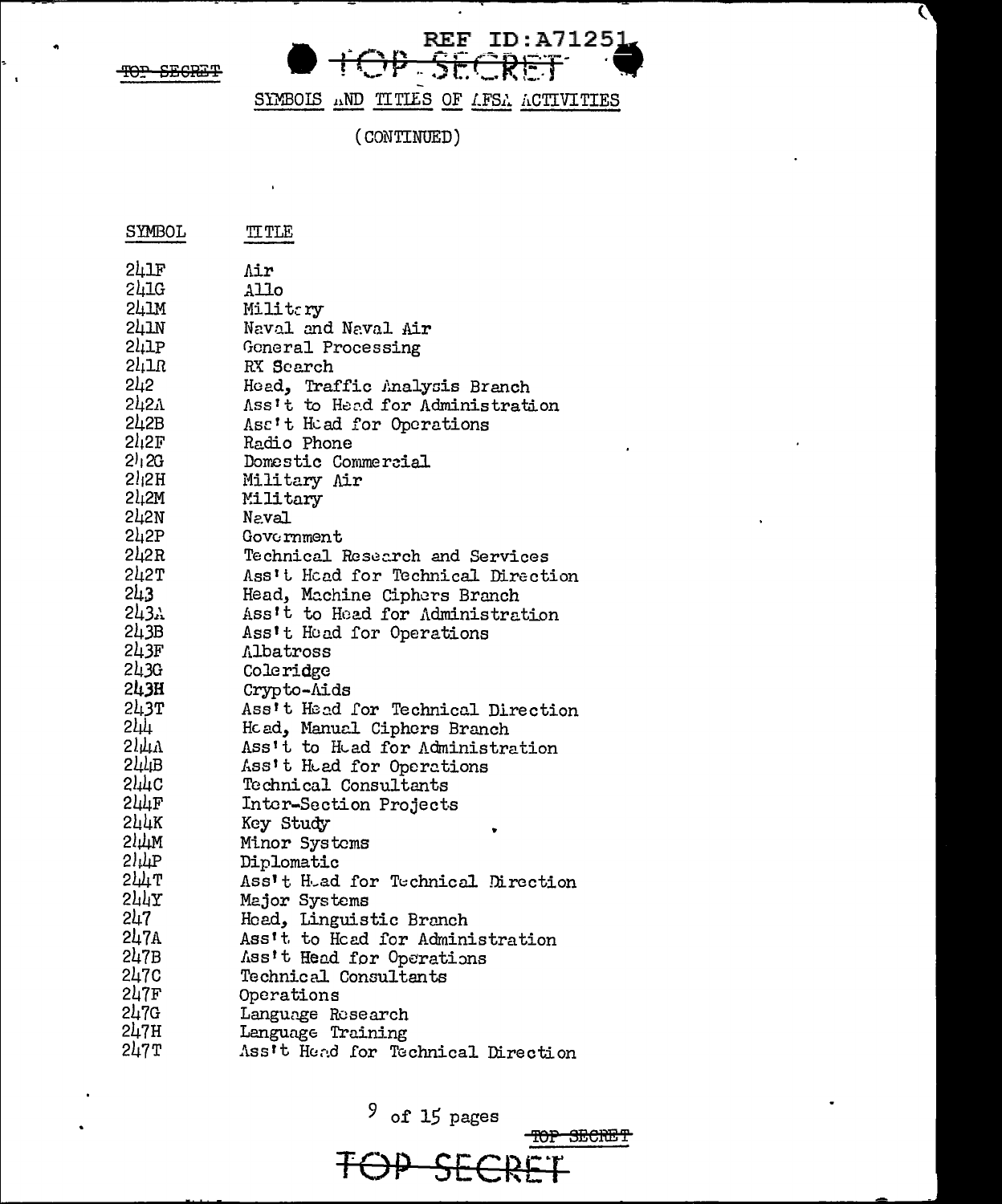$\ddot{\phantom{a}}$ 

### S AND TITLES OF AFSA ACTIVITE SYM

 $\sim$ 

 $\hat{\phantom{a}}$ 

k.

 $\sim$   $\sim$ 

(CONTINUED)

| SYMBOL           | TITLE                                                                                                                             |
|------------------|-----------------------------------------------------------------------------------------------------------------------------------|
| 25<br>∴25<br>25B | Chief, Publications and Documents Division<br>Ass't Chief for Administrative Management<br>Ass't Chief for Operational Management |
| 250a             | Administration                                                                                                                    |
| 250B             | Planning and Management                                                                                                           |
| 251              | Chief, Publications Branch                                                                                                        |
| 251A             | Ass't Chief for Administrative Management                                                                                         |
| 251Al            | <b>Administration</b>                                                                                                             |
| 251B             | Ass't Chief for Operational Management                                                                                            |
| 251B1            | Management and Plans                                                                                                              |
| 251D<br>25 IG    | Duplication and Distribution<br>General                                                                                           |
| 251R             | RU                                                                                                                                |
| 252              | Chief, Documents Branch                                                                                                           |
| 2521 .           | Ass't Chief for Administrative Management                                                                                         |
| 252Al            | Administration                                                                                                                    |
| 252B             | Ass't Chief for Operational Management                                                                                            |
| 252D             | Documents                                                                                                                         |
| 252R             | Reference                                                                                                                         |
| 253              | Chief, Collateral Branch                                                                                                          |
| 253A             | Ass't Chief for Administrative Management                                                                                         |
| 253A1            | Administration                                                                                                                    |
| 253B             | Ass't Chief for Operational Management                                                                                            |
| 25 3G            | General                                                                                                                           |
| 253R             | RU                                                                                                                                |
| 253TL -          | Technical                                                                                                                         |
| 254<br>254A      | Chief, Research Branch<br>Ass't Chief for Administrative Management                                                               |
| 254.1            | Administration                                                                                                                    |
| 254B             | Ass't Chief for Operational Management                                                                                            |
| 254G -           | General Research                                                                                                                  |
| 254м             | Military Research                                                                                                                 |
| 254TI            | Technical                                                                                                                         |
|                  |                                                                                                                                   |
| 26               | Task I Plain Language Division                                                                                                    |
| 261              | Head, Task I Plain Language Branch                                                                                                |
| 261A             | Ass't Head for Administration                                                                                                     |
| 261B<br>261F     | Ass't Head for Operations                                                                                                         |
| 261G             | Finance and Reserves<br>Fuel and Power                                                                                            |
| 261H             | Construction and Industrial Materials                                                                                             |
| 261J             | Foreign Trade                                                                                                                     |
| 261K             | Food and Construction Industries                                                                                                  |
| 261M             | Maritime                                                                                                                          |
| 261N             | Non-Ferrous Metallurgy                                                                                                            |
| 261P             | Publications                                                                                                                      |
| 261Q             | Aircraft Industry                                                                                                                 |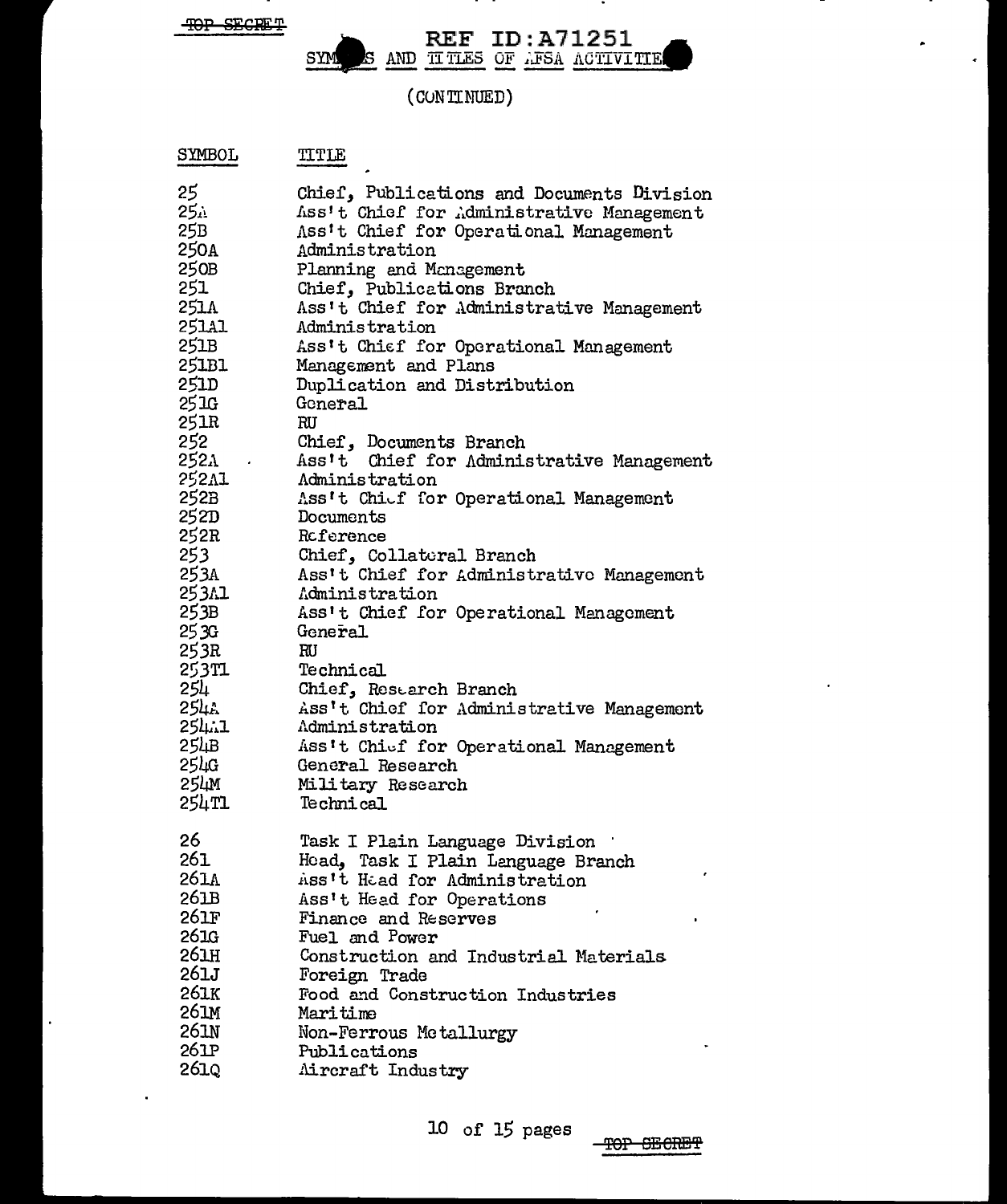$-$ SEOFET ᠆ᡛᡋᢪ



 $\hat{\mathcal{L}}$ 

 $\cdot$ 

 $\cdot$ 

 $\epsilon$ 

# (CONTINUED)

| 2T.ROT | <b>TT TTF</b>                         |
|--------|---------------------------------------|
| 261R   | irmaments                             |
| 261 T  | ABB't Head for Technical Direction    |
| 261U   | Shirbuilding                          |
| 261X   | Special Projects                      |
| 261Y - | Land Transport and Machinery          |
| 261Z   | Translations                          |
| 27     | Weather Division                      |
| 271    | Weather Branch                        |
| 271.   | Ass't to Head for Administration      |
| 271B   | Ass't to Head for Operations          |
| 271F   | Dissemination                         |
| 27 I.G | Reports                               |
| 271H   | Origin Studies                        |
| 271M   | Special Projects                      |
| 271N   | FWPU(LMIT)                            |
| 27 IP  | FWPU(PAC)                             |
| 271R   | Cryptanalysis                         |
| 271T   | Ass't to Head for Technical Direction |
| 2712   | Code Recovery and Translations        |
| 28     | Intercopt Division                    |
| 281    | Head, Intercept Control Group         |
| 281    | Administrative Assistant              |
| 281B   | Ass't Head                            |
| 281F   | Special                               |
| 281G   | ICR                                   |
| 281N   | National                              |
| 281R   | Texta                                 |
| 281S   | Secretariat                           |
| 281X   | Technical <i>Assistant</i>            |
| 282    | Hoad, Plant Engineering Group         |
| 2821   | Administrative Assistant              |
| 282B   | Ass't Head                            |
| 282D   | Fixed Station Design                  |
| 282L   | Recording .malysis                    |
| 282M   | Mcthods                               |
| 282R   | Requirements                          |
| 03     | Office of Rusearch and Development    |
| 301    | Administrative Group                  |
| 301C   | Correspondence Control Branch         |
| 301L   | Logistics Branch                      |
| 3 Q.P  | Personnel and Training Branch         |
| 301T   | Technical Information Branch          |

11 of  $15$  pages

TOP SECRET  $\rightarrow$ Ė.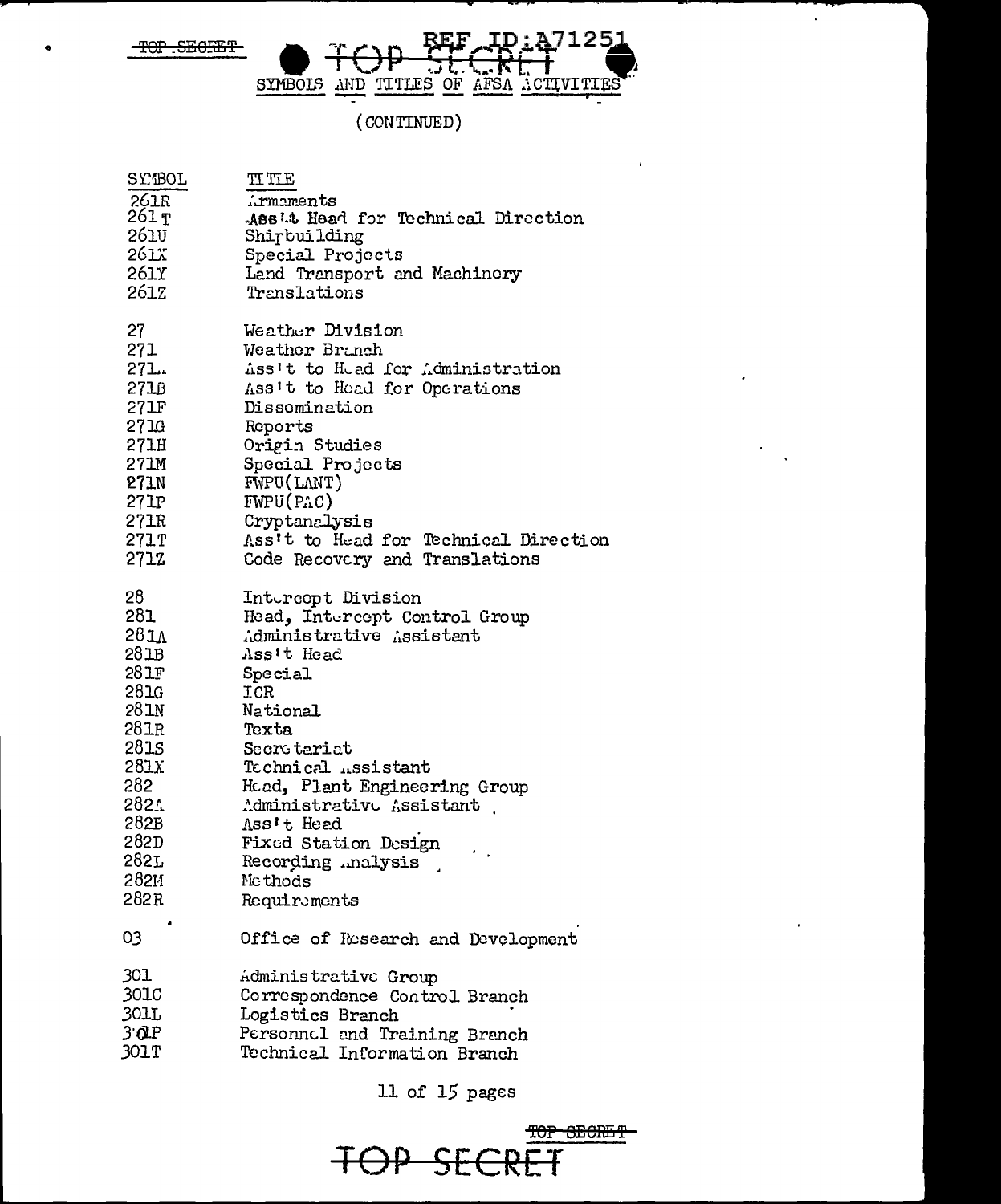

 $\ddot{\phantom{a}}$ 

 $\hat{\mathbf{r}}$ 

# SYMBOLS AND TITLES OF AFSA ACTIVITIES

# $($  CONTINUED $)$

| SYMBOL                    | TI TLE                                                                                                                                        |
|---------------------------|-----------------------------------------------------------------------------------------------------------------------------------------------|
| 302                       | Planning and Management Group                                                                                                                 |
| 302C                      | Contract Management Branch                                                                                                                    |
| 302F                      | Budget, Fiscal and Programming Branch                                                                                                         |
| 302 L                     | Patent Advisory Branch                                                                                                                        |
| 302R                      | Records and Reports Branch                                                                                                                    |
| 302S                      | Analysis Branch                                                                                                                               |
| 31                        | Communication Security Equipment Division                                                                                                     |
| 311                       | Cryptographic Equipment Branch                                                                                                                |
| 311B                      | Mcchanical Engineering Section                                                                                                                |
| 311c                      | Electrical Engineering Section                                                                                                                |
| 311D                      | Electronic Packaging Section                                                                                                                  |
| 311E                      | Testing and Maintenance Section                                                                                                               |
| 312                       | Ciphony and Cifax Branch                                                                                                                      |
| 312B                      | Encrypting Development Section                                                                                                                |
| 312C                      | Ciphony Section                                                                                                                               |
| 312D                      | Cifax Scction                                                                                                                                 |
| 32<br>321<br>321B<br>321C | Model Engineering Division<br>Machine Design Branch<br>Mechanical Design Section<br>Mechanical, Structural and Sheetmetal<br>Drafting Section |
| 322                       | Machining and Finishing Branch                                                                                                                |
| 322B                      | Tool Section                                                                                                                                  |
| 322C                      | Finishing Section                                                                                                                             |
| 322D                      | Inspection and Material Testing Section                                                                                                       |
| 33.                       | Intcreept Equipment Division                                                                                                                  |
| 331                       | Radio Frequency Equipment Branch                                                                                                              |
| $33$ l $B$                | RF Intercept Equipment Section                                                                                                                |
| 331c                      | Intercept Signal Adaptor Section                                                                                                              |
| 332                       | Terminal Equipment Branch                                                                                                                     |
| 332B                      | Time Division Demultiplex Section                                                                                                             |
| 332C                      | Frequency Division Demultiplex Section                                                                                                        |
| 332D                      | Special Tasks Section                                                                                                                         |
| 333                       | Recorder Equipment Branch                                                                                                                     |
| 333B                      | Graphic Recorder Section                                                                                                                      |
| 333C                      | Sonic Resorder Section                                                                                                                        |
| 333D                      | Telephony and Fassimile Intercept Section                                                                                                     |

 $\Delta$ 

TOP SECRET

 $\ddot{\phantom{a}}$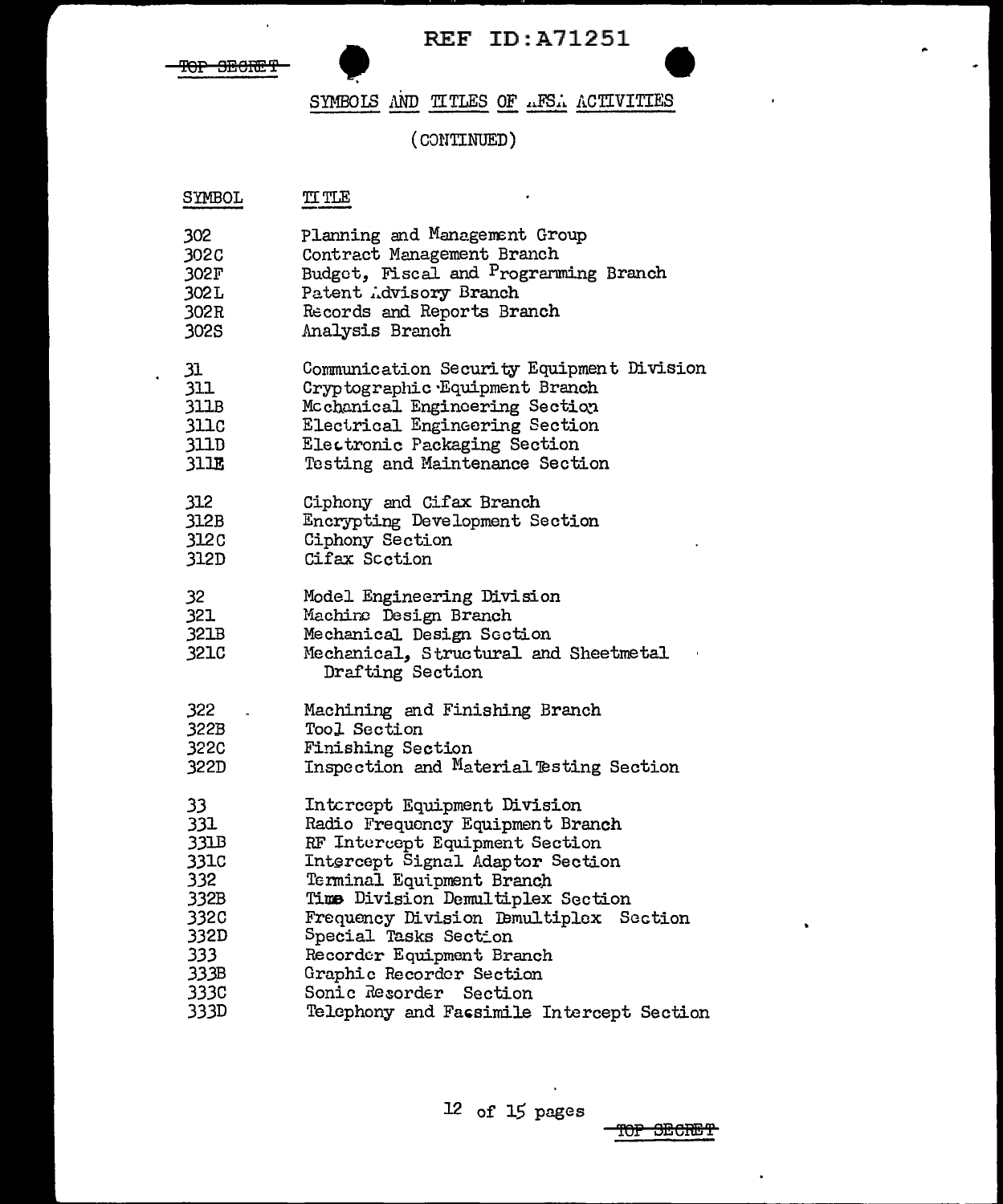TOP CECKET

 $\mathcal{L}$ 

REF ID: A71251 TOP SECRET

 $\hat{\mathbf{r}}$ 

SYMBOLS AND TITLES OF AFSA ACTIVITIES

 $(CONTINUED)$ 

| SYMBOL | TITLE |
|--------|-------|
|        |       |

 $\bullet$ 

| 334               | Signal Analysis Branch                        |
|-------------------|-----------------------------------------------|
| 334B              | Signal Investigation Section                  |
| 33 <sub>4</sub> c | Signal Analysis Laboratory Section            |
| 33 <sub>4D</sub>  | Systems Analysis Section                      |
| 335.              | Engineering Scrvices Branch                   |
| 335B              | Equipment Enginecring Section                 |
| 335c              | Model Development Section                     |
| 335D              | Instrument Repair Section                     |
| 335E              | Property Office                               |
| 34                | Crypto-Mathematical Division                  |
| 342               | Surveys and Trends Branch                     |
| 343               | Cryptologic Research Branch                   |
| باللا             | Cryptenalytic Research Branch                 |
| 35                | Crypto-Machines Division                      |
| 351               | Design and Procedures Branch                  |
| 351B              | Cryptanalytic Proccdures Section              |
| 351.C             | Design and Modification Section               |
| 351D              | Digital Machines Section                      |
| 35 IE             | Maintenance Procedures Section                |
| 352               | Development Branch                            |
| 352B              | Computer Section                              |
| 352 <sub>C</sub>  | Electronics Section                           |
| 352D              | Relay Equipment Section                       |
| 352E              | Auxiliary Equipment Section                   |
| 04                | Chicf, Office of Communication Security       |
| O4A               | Ass't Chief, Office of Communication Security |
| O4T               | Technical Director                            |
| <b>O4T1</b>       | Ass't Technical Director                      |
| O4X               | Special Assistant                             |
| 401               | Administrative Group                          |
| 402               | Planning Group                                |
| 403               | Management Group                              |
| 41                | Analysis and Evaluation Division              |
| 411               | Transmission Security Branch                  |
| 411B              | Procedures Analysis Section                   |
| 411C              | Traffic Analysis Section                      |
| 411D              | Doctrine Section                              |
| 412               | Crypto Security Branch                        |
| 412B              | Cryptanalysis Section                         |
| 412C              | Policies Procedures and Publications Section  |
| 412D              | Examination Section                           |

 $13$  of 15 pages TOP SEGRET TOP SECRET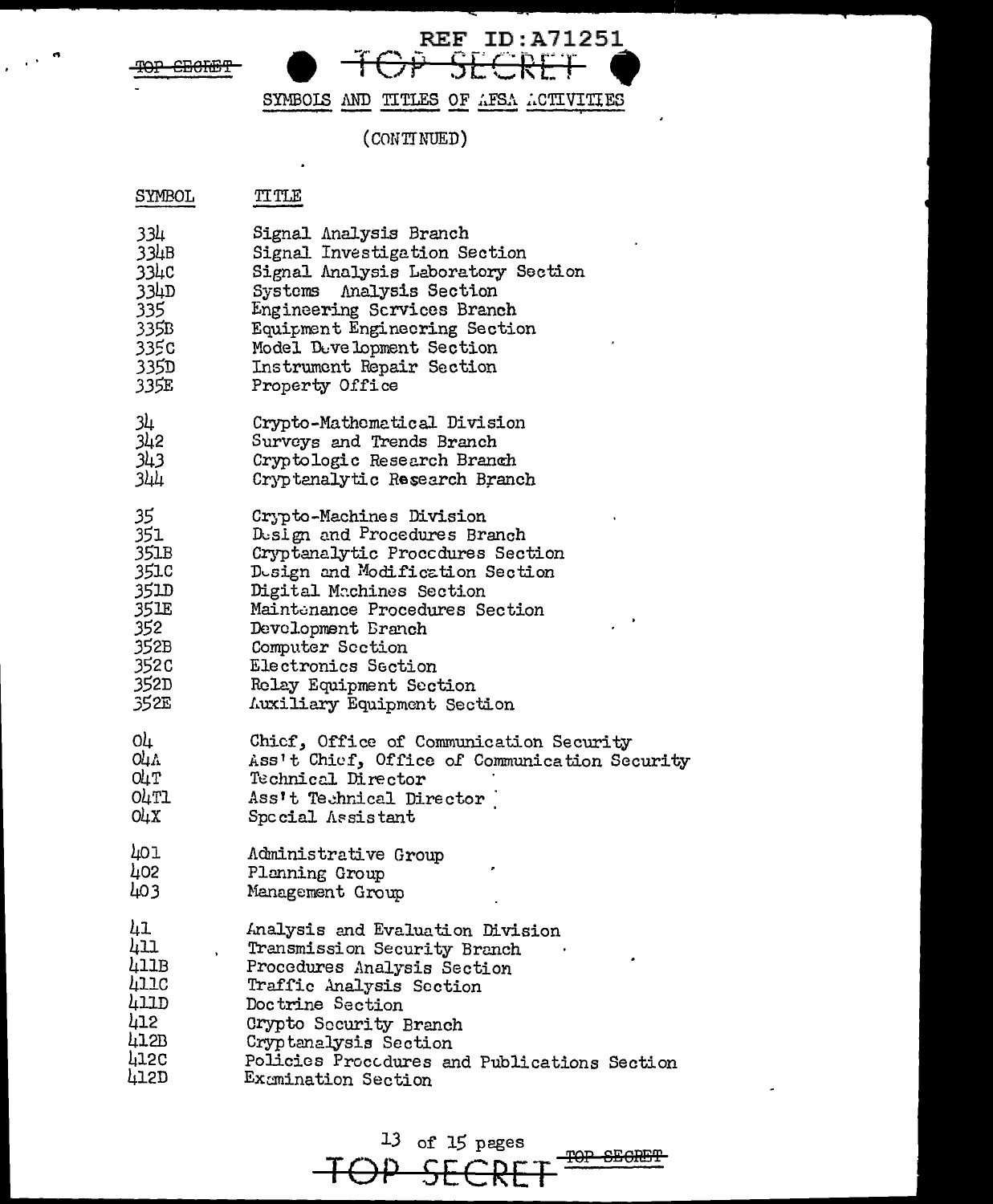$\left\vert \cdot \right\rangle _{i=1}^{k}$ 

TOP SECRET

#### SYMBOLS AND TITLES OF AFSA ACTIVITIES

#### (CONTINUED)

 $\mathbf{r}$ 

| SYMBOL   | TITIE                                    |
|----------|------------------------------------------|
| 42       | Crypto Engineering Division              |
| ի2դ      | Ass't, Crypto Engineering Division       |
| 42B      | Special Projects Engineer                |
| 421      | Engineering Services Branch              |
| 421B     | <b>Equipment Standards Section</b>       |
| 4210     | Inspection Section                       |
| 42 ID    | Fabrication Section                      |
| 421E     | Machine Component Section                |
| 421F     | Crypto Maintenance Section               |
| 422      | Engineering Development Branch           |
| 422B     | Machine Section                          |
| 422C     | Drafting Section                         |
| 422D     | Manufacturing Development Section        |
| 422E     | Quality Control Section                  |
| 423      | Project and Material Requirements Branch |
| 42 3B    | Supply Section                           |
| 4230     | Cost Accounting Section                  |
| 423D     | Office Services Section                  |
| 423E     | Registered Material Section              |
| 43       | Crypto Aids Division                     |
| 43л      | Ass't, Crypto Lids Division              |
| 431      | Operations Coordination Group            |
| 432      | Preparation Branch                       |
| 432B     | Machine Processing Section               |
| 432C     | Compilation and Scheduling Section       |
| 432D     | Mock Up Section                          |
| 432E     | Checking Section                         |
| 433      | Reproduction Branch                      |
| 433B     | Photo Plate Section                      |
| 433C     | Offset Press Section                     |
| 433D     | Letter Press Section                     |
| 433E     | <b>Bindery Section</b>                   |
| 434      | Distribution Branch                      |
| 434B     | Routing and Account Section              |
| 434c     | Storage and Shipping Section             |
| 05       | Commandant, AFSA School                  |
| 05 /     | Ass't Commandant, AFSA School            |
| 52<br>51 | Academic Division                        |
|          | Administrative Division                  |
| 51.A1    | <b>Teating Section</b>                   |
| 51.12    | Security Section                         |